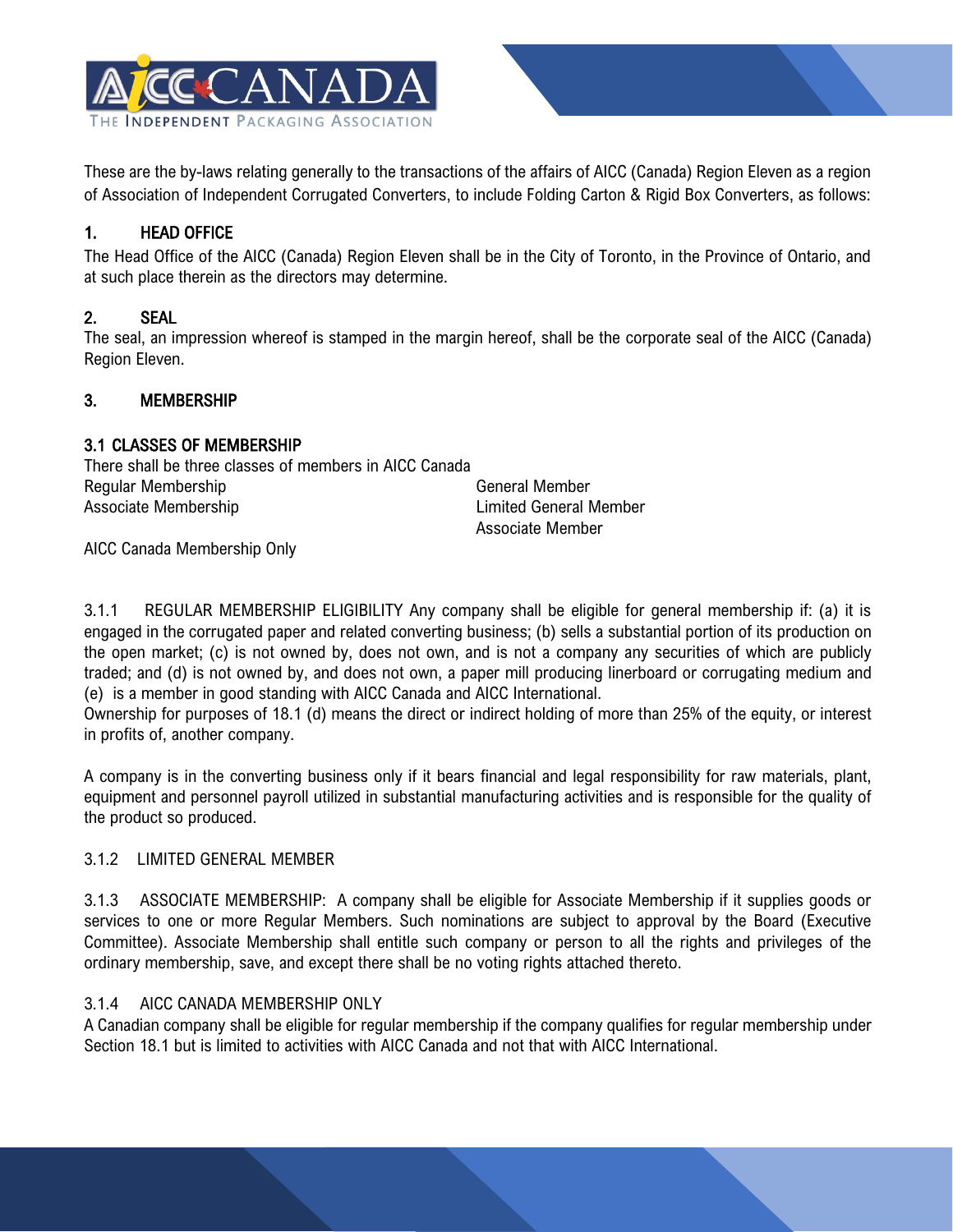

# 3.2 DEFINITIONS

A "company" is any corporation, partnership, sole proprietorship, or other entity organized for profit.

Ownership for the purposes of Section 3c means the direct or indirect holding of more tna 25% of the equity, or interest in profits of, another company. more than 25% of the voting shares of such mill or more than 25% of the interest in the profits of such mill.

## 3.3 APPLICATIONS AND ELECTION OF MEMBERS

Application for membership in the AICC (Canada) Region Eleven shall be made to the Secretary in writing on application forms provided for that purpose. Such application for membership shall be referred to the board of directors at any duly constituted meeting thereof, and election of members shall be by majority vote of those present at such meeting. Upon a favourable vote by the board, the Secretary shall notify the applicant of election to membership.

## 3.4 MEMBERSHIP DUES

The Board of Directors may determine from time to time the amount of initiation fees, if any, and annual dues payable to the Corporation for each class of members. Dues shall be payable at such time or times, and for such fiscal or other periods, as the Board of Directors shall determine.

Any member in default in payment of dues shall be suspended from all privileges of membership, and if, after notice, such default be not cured within a period of ninety days, the membership of such member shall automatically cease and terminate.

## 3.5 MEMBER VOTING RIGHTS

Each "regular" member in good standing shall be entitled to one vote on each question arising at any special or general meeting of the members.

#### 3.6 RESIGNATION

Any member may resign by filing a written resignation with the Secretary, but such resignation shall not relieve the member so resigning of the obligation to pay any dues, assessments, or other charges theretofore accrued and unpaid.

#### 3.7 TERMINATION OF MEMBERSHIP:

The Board of Directors, by affirmative vote of two-thirds of all the members of the Board, may suspend or expel a member for cause after an appropriate hearing, and may, by a majority vote of those present at any regularly constituted meeting, terminate the membership of any member who becomes ineligible for membership.

#### 3.8 REINSTATEMENT

Upon written request signed by a former member and filed with the Executive Director, the board of directors may, by a majority vote of the members of the board, reinstate such former member to membership upon such terms, as the board of directors may deem appropriate.

#### 3.9 TRANSFER OF MEMBERSHIP

Membership in this AICC (Canada) Region Eleven is not transferable or assignable.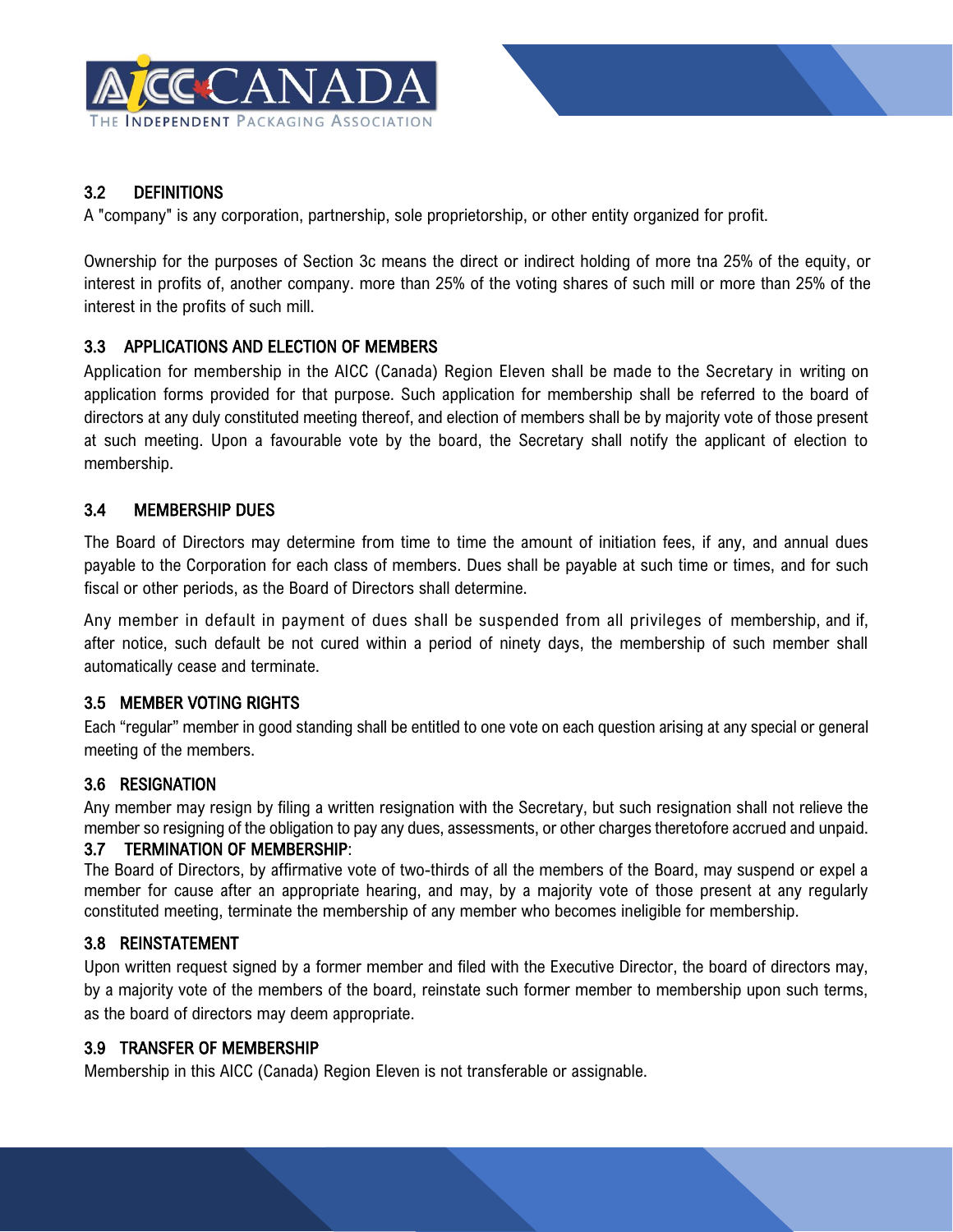

### 4. MEMBER MEETINGS

### 4.1 ANNUAL AND OTHER MEETINGS OF MEMBERS

The annual or any other general meeting of the members shall be held at a place or elsewhere in Ontario as the board of directors may determine and on such day as the said directors shall appoint.

At every annual meeting, in addition to any other business that may be transacted, the report of the directors, the financial statement and the report of the accountants shall be presented, a board of directors elected, and an accountant appointed for the ensuing year. The members may consider and transact any business either special or general without any notice thereof at any meeting of the members.

The board of directors or the President or Vice-President shall have power to call at any time a general meeting of the members of the AICC (Canada) Region Eleven. No public notice nor advertisement of members' meetings, annual or general shall be required, but notice of the time and place of every such meeting shall be given to each member by sending the notice by mail or email ten days before the time fixed for the holding of such meeting; provided that any meetings of members may be held at any time and place without such notice if all the members of the AICC (Canada) Region Eleven are present thereat or represented by proxy duly appointed, and at such meeting any business may be transacted which the AICC (Canada) Region Eleven at annual or general meetings may transact.

#### 4.2 QUORUM OF MEMBERS

A quorum for the transaction of business at any meeting of members shall consist of not less than three regular members present in person or represented by proxy; provided that in no case can any meeting be held unless there are two regular members present in person.

## 4.3 VOTING OF MEMBERS

Subject to the provisions, if any, contained in these by-laws of AICC (Canada) Region Eleven, each "regular" member of Region Eleven shall at all members' meetings be entitled to one vote and he/she may vote by proxy. Such proxy need not him/herself be a member but before voting shall produce and deposit with the Administrator sufficient appointment in writing from his constituent or constituents. No member shall be entitled either in person or by proxy to vote at meetings of the AICC (Canada) Region Eleven unless he has paid all dues or fees, if any, then payable by him/her.

At all meetings of members every question shall be decided by a majority of the votes of the members present in person or represented by proxy unless otherwise required by the by-laws of the AICC (Canada) Region Eleven, or by law. Every question shall be decided in the first instance by a show of hands unless a poll be demanded by any member. Upon a show of hands, every member having voting rights shall have one vote. The question shall be decided by a majority of votes given by the members present in person or by proxy, and such poll shall be taken in such manner as the Chairman shall direct. The result of such a vote shall be deemed the decision of the AICC (Canada) Region Eleven in general meeting upon the matter in question. In case of an equality of votes at any general meeting, whether upon a show of hands or at a poll, the Chairman shall be entitled to a second or casting vote.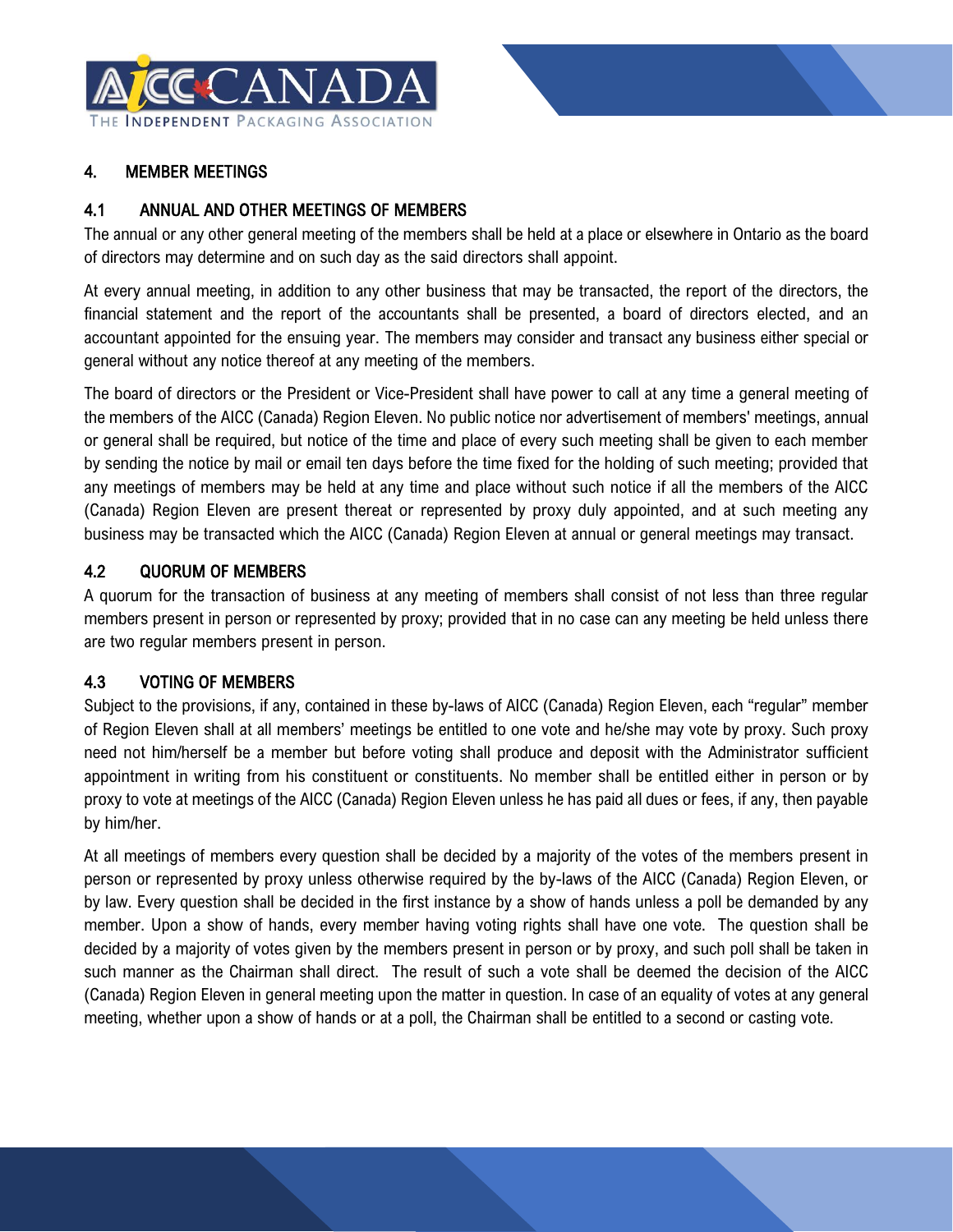

### 5. DIRECTORS AND OFFICERS OF THE CORPORATION

### 5.1 EXECUTIVE COMMITTEE

The affairs of the AICC (Canada) Region Eleven shall be managed by a board of five directors, known as the Executive Committee. The Executive Committee shall consist of the President, the Vice-President, and the Immediate Past President, along with 2 of the following: the Secretary/Treasurer, or the Directors At Large. The directors shall serve for the terms indicated:

| $\bullet$ | President                         | two years, or as appointed | by office |
|-----------|-----------------------------------|----------------------------|-----------|
| $\bullet$ | Vice-President                    | two years, or as appointed | by office |
| $\bullet$ | Immediate Past President          | two years, or as appointed | by office |
|           | • Secretary/Treasurer             | two years, or as appointed | by office |
|           | • Director At Large               | two years, or as appointed | by office |
|           | • Director At Large / Independent | two years, or as appointed | by office |

Each shall hold office until his or her successor shall have been elected and qualified. The election may be by a show of hands unless a ballot be demanded by any member. The members of the AICC (Canada) Region Eleven may, by resolution passed by at least two-thirds of the votes cast at a general meeting of which notice specifying the intention to pass such resolution has been given, remove any director before the expiration of his term of office, and may, by a majority of the votes cast at that meeting, elect any person in his stead for the remainder of his term.

The President, Immediate Past President, Vice-President, Secretary, and Directors At Large can be re-appointed as Officers of the corporation at the end of their term of office.

#### 5.2 ADVISORY COMMITTEE

An Advisory Committee consisting of a minimum of four but no greater than nine members shall be appointed as required at each annual meeting for a term of two years or as appointed and shall be eligible for re-appointment if otherwise qualified. Members of the Advisory Committee shall be Officers of the Corporation but shall not be members of the Board. The Committee shall consist of the following appointed positions:

- Regional Int'l Vice-President duration of the office or as appointed • Executive Director **Executive Director duration of the office or as appointed**
- 
- $\bullet$  1<sup>st</sup> Associate Chair (Sr) two years, alternating Appointed
- 2<sup>nd</sup> Associate Chair (Incoming) by two years, alternating Appointed
- 
- 
- Board Officer **not fewer than 2 and not more than 6 years or as appointed**

(MOVE TO OFFICERS) An Associate Chair shall be a person who is an active member of an Associate (supplier) company and shall hold office until his or her successor shall have been elected and qualified.

## 5.3 VACANCIES of the DIRECTORS and OFFICERS

Vacancies on the board of directors, advisory committee, and officers of the Board, however caused, may so long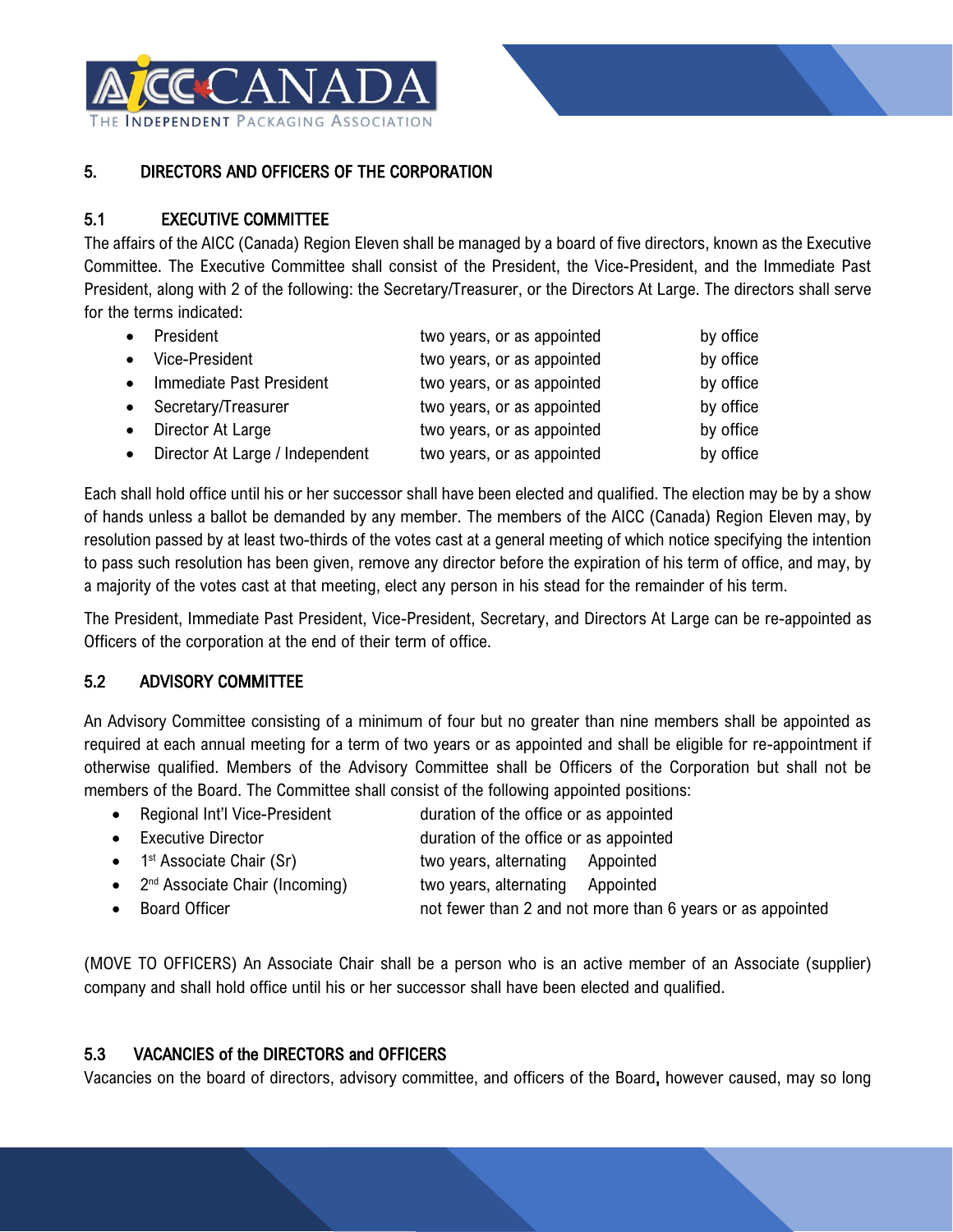

as a quorum of directors remain in office, be filled by the directors from among the qualified members of AICC Canada Region Eleven by appointment if they see fit to do so. Otherwise such vacancy shall be filled at the next annual meeting of the members at which the directors for the ensuing year are elected but if there is not a quorum of directors, the remaining directors shall forthwith call a meeting of the members to fill the vacancy.

### 5.4 NOMINATIONS of the DIRECTORS and OFFICERS

A call for nominations will be sent by regular communication methods as found acceptable by the board of directors. All nominations must be received no less than two weeks prior to the date of a scheduled Annual General Meeting.

## 5.5 QUORUM AND MEETINGS of the BOARD OF DIRECTORS

A majority of the directors and officers shall form a quorum for the transaction of business.

Except as otherwise required by law, the board may hold its meetings at such place or places as it may from time to time determine. All Members of the Board of Directors shall be entitled to notice of the meetings in an appropriate manner and time.

A directors' meeting may also he held, without notice, immediately following the annual meeting of the AICC (Canada) Region Eleven. The directors may consider or transact any business either special or general at any meeting of the board.

## 5.6 VOTING RIGHTS for DIRECTORS and OFFICERS of the BOARD

Questions arising at any board meeting shall be decided by a majority of directors and officers votes. Questions arising at any regular board meeting resulting in an equality of votes will be brought forward to the Executive Committee for a deciding vote. In case of an equality of votes, the President, in addition to his original vote, shall have a second or casting vote.

Unless a request for a ballot is made, the vote shall be taken in the usual way by assent or dissent. A declaration by the Chairman that a resolution has been carried and an entry to that effect in the minutes shall be made. In the absence of the President, his duties may be performed by the Vice-President or such other director as the board may from time to time appoint for the purpose.

## 5.7 POWERS

The directors of the AlCC (Canada) Region Eleven may administer the affairs of the AICC (Canada) Region Eleven in all things and make or cause to be made for the AICC (Canada) Region Eleven, in its name in any kind of contract which the AICC (Canada) Region Eleven may lawfully enter into and may exercise all such other powers and do all such other acts and things as the AICC (Canada) Region Eleven is by its charter or otherwise authorized to exercise and do.

Without in any way derogating from the foregoing, the directors are expressly empowered, from time to time, to purchase, lease or otherwise acquire, alienate, sell, exchange or otherwise dispose of shares, stocks, rights, warrants, options and other securities, lands, buildings and other property, movable or immovable, real or personal, or any right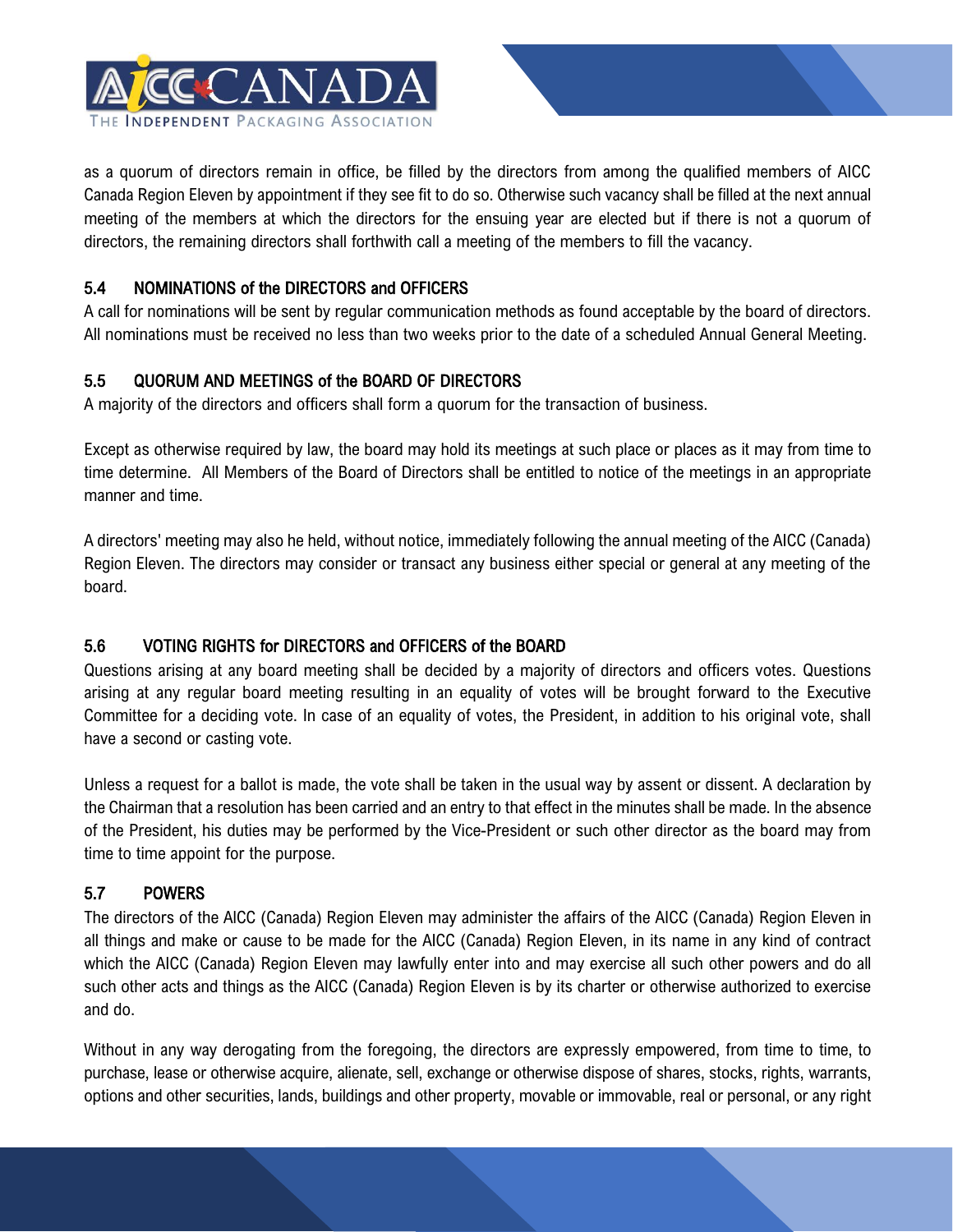

or interest therein owned by the AICC (Canada) Region Eleven, for such consideration and upon such terms and conditions as they may deem advisable.

## 5.8 REMUNERATION OF DIRECTORS

The directors and officers shall receive no remuneration for acting as such.

# 5.9 FAILURE TO ATTEND

### 6.0 COMMITTEES

The board of directors, by a simple majority vote, may designate one or more committees, each of which shall consist of one or more directors; but the designation of such committees and the delegation thereto of authority shall not operate to relieve the board of directors, or any individual director, of any responsibility imposed upon it or him by law.

Except as otherwise provided in such resolution, members of each such committee shall be members of the A1CC (Canada) Region Eleven and the President of the AICC (Canada) Region Eleven shall appoint the members thereof. Any member thereof may he removed by the person or persons authorized to appoint such member whenever in their judgment the best interests of the AICC (Canada) Region Eleven shall be served by such removal.

Each member of the committee shall continue as such until the next annual meeting of the directors of the AICC (Canada) Region Eleven and until his successor is appointed, unless the committee shall be sooner terminated, or unless such member be removed from such committee, or unless such member shall cease to qualify as a member thereof.

One member of each committee shall be appointed Chairman.

Vacancies in the membership of any committee may be filled by appointments made in the same manner as provided in the ease of the original appointments.

Unless otherwise provided in the resolution of the board of directors designating a committee, a majority of the whole committee shall constitute a quorum and the act of a majority of the members present at a meeting at which a quorum is present shall be the act of the committee.

Each committee may adopt rules for its own government not inconsistent with these by-laws or with rules adopted by the board of directors.

## 7.0 OFFICERS

#### 7.1 DUTIES OF PRESIDENT AND VICE-PRESIDENTS

The President shall, when present, preside at all meetings of the members of the AICC (Canada) Region Eleven and of the board of directors. The President shall also be charged with the general management and supervision of the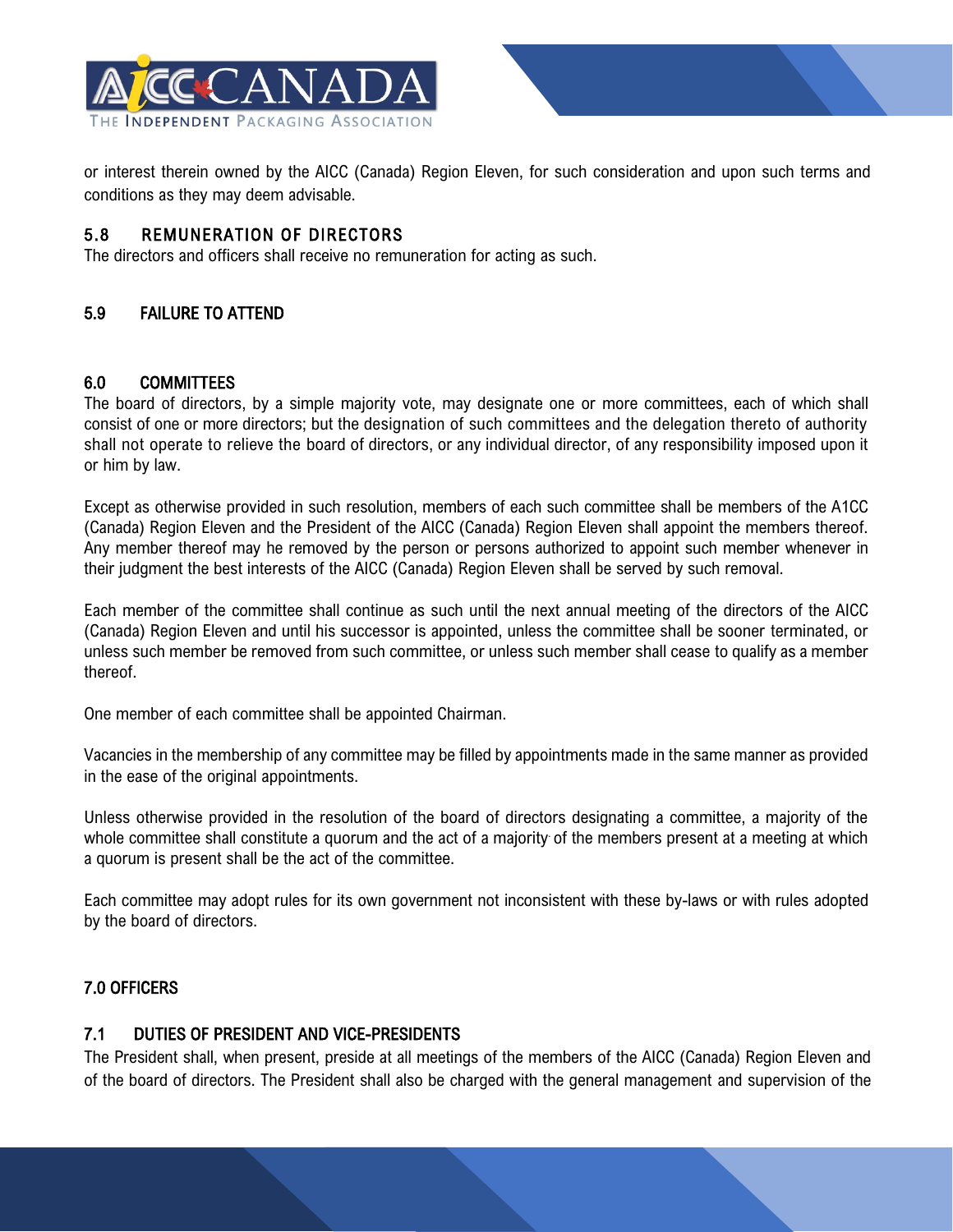

affairs and operations of AICC (Canada) Region Eleven. The President with the Treasurer/Secretary or other officer appointed by the board for the purpose shall sign all by-laws. During the absence or inability of the President, his duties and powers may be exercised by the Vice-President, or such other director as the board may from time to time appoint for the purpose, exercises any such duty or power, the absence or inability of the President shall be presumed with reference thereto.

# 7.2 DUTIES OF SECRETARY/TREASURER

The Secretary/Treasurer shall be an ex officio clerk of the board of directors. They shall oversee the secretary duties, which are carried out by the Executive Director. The duties include attending all meetings of the board of directors, ensuring the recording of all facts and minutes of all proceedings in the books kept for that purpose; that all notices required to be given to members and to directors; they shall be the custodian of the AICC (Canada) Region Eleven and of all books, papers, records, correspondence, contracts and other documents belonging to the AICC (Canada) Region Eleven which they shall deliver up only when authorized by a resolution of the board of directors to do so and to such person or persons as may be named in the resolution, and they shall perform such other duties as may from time to time be determined by the board of directors.

With regard to financial matters, the Secretary/Treasurer shall oversee the treasurer duties, which are carried out by the Executive Director. The duties include keeping full and accurate accounts of all receipts and disbursements of the AICC (Canada) Region Eleven in proper books of account and shall deposit all moneys or other valuable effects in the name and to the credit of the AICC (Canada) Region Eleven in such bank or banks as may from time to time be designated by the board of directors. They shall disburse the funds of the AICC (Canada) Region Eleven under the direction of the board of directors, taking proper vouchers therefore and shall render to the board of directors at the regular meetings thereof or whenever required of him, an account of all his transactions as Treasurer, and of the financial position of the AICC (Canada) Region Eleven. They shall also perform such other duties as may from time to time be determined by the board of directors.

## 7.3 DUTIES OF OTHER OFFICERS/ADVISORY BOARD MEMBERS

The duties of all other officers of the AICC (Canada) Region Eleven shall be such as the term of their engagement calls for or the board of directors requires of them.

It is up to the Executive Committee to appoint appropriate representatives to the PPEC and CCCA boards.

## 7.4 Independent Director

7.5 Executive Director

## 8. TRANSACTIONS OF THE AFFAIRS OF THE CORPORATION

#### 8.1 Execution of Documents:

Deeds, transfers, licenses, contracts, and engagements on behalf of the AICC (Canada) Region Eleven shall be signed by either the Executive Director or the President. Contracts in the ordinary course of the AICC (Canada) Region Eleven's operations may be entered into on behalf of the AICC (Canada) Region Eleven by the Executive Director or the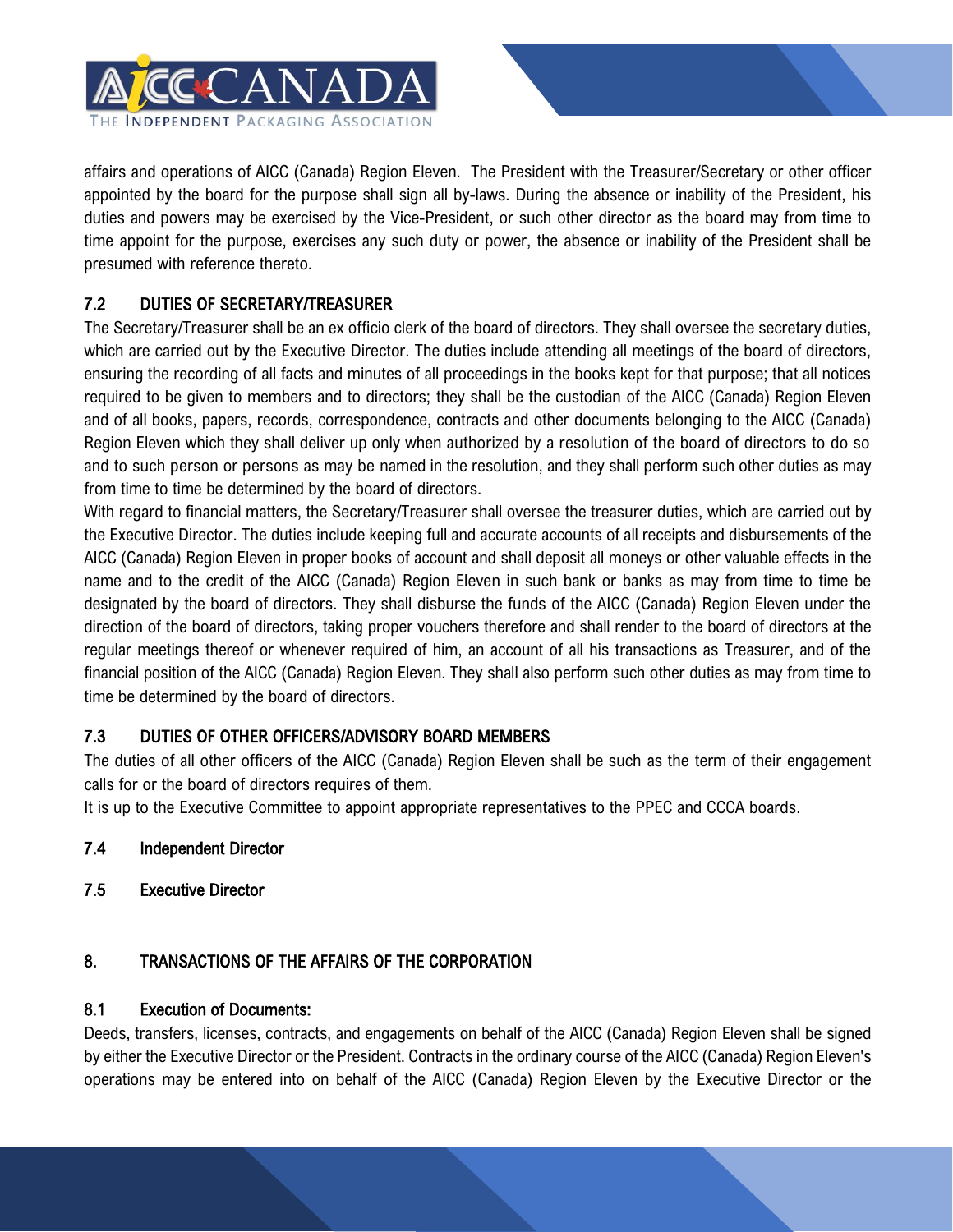

President or Vice-President.

The President, Vice-President, the Directors, Secretary/Treasurer, or any one of them, in conjunction with the Executive Director may transfer any and all shares, bonds or other securities, standing in the name of the AICC (Canada) Region Eleven in its individual or any other capacity or as trustee or otherwise and may accept in the name and on behalf of the AICC (Canada) Region Eleven transfers of shares, bonds or other securities from time to time transferred to the AICC (Canada) Region Eleven and may make, execute and deliver any and all instruments in writing necessary or proper for such purposes, including the appointment of an attorney or attorneys to make or accept transfers of shares, bonds or other securities on the books of any company or AICC (Canada) Region Eleven.

Notwithstanding any provisions to the contrary contained in the by-laws of the AICC (Canada) Region Eleven, the board of directors may at any time by resolution direct the manner in which, and the person or persons by whom, any particular instrument, contract or obligations of the AICC (Canada) Region Eleven may or shall be executed.

### 8.2 BOOKS AND RECORDS

The directors shall see that all necessary books and records of the AICC (Canada) Region Eleven required by the bylaws of the AICC (Canada) Region Eleven or by any applicable statute or law are regularly and properly kept.

#### 8.3 FINANCIAL YEAR

Unless otherwise ordered by the board of directors, the fiscal year of the AICC (Canada) Region Eleven begins on 1<sup>st</sup> day of July and ends on 30<sup>th</sup> day of June 30, in each year.

#### 8.4 CHEQUES, ETC.

All cheques or other orders for the payment of money, notes or other evidences of indebtedness issued in the name of the AICC (Canada) Region Eleven, shall be signed by such officer or officers, agent or agents of the AICC (Canada) Region Eleven and in such manner as shall from time to time be determined by resolution of the board of directors and any one of such officers or agents may alone endorse notes and drafts for collection on account of the AICC (Canada) Region Eleven through its bankers, and endorse notes and cheques for deposit with the AICC (Canada) Region Eleven's banker for the credit of the AICC (Canada) Region Eleven, or the same may be endorsed "for collection" or "for deposit" with the bankers of the AICC (Canada) Region Eleven. Any of such officers or agents so appointed may arrange, settle, balance, and certify all books and accounts between the AICC (Canada) Region Eleven and the AICC (Canada) Region Eleven's bankers and may receive all paid cheques and vouchers and sign all the bank's forms or settlement of balances and release or verification slips.

#### 8.5 DEPOSIT OF SECURITIES FOR SAFEKEEPING

The securities of the AICC (Canada) Region Eleven shall be deposited for safekeeping with one or more bankers, trust companies or other financial institutions to be selected by the board of directors. Any and all securities so deposited may be withdrawn, from time to time, only upon the order of the AICC (Canada) Region Eleven signed by such officer or officers, agent, or agents of the AICC (Canada) Region Eleven, and in such manner, as shall from time to time be determined by resolution of the board of directors and such authority may be general or confined to specific